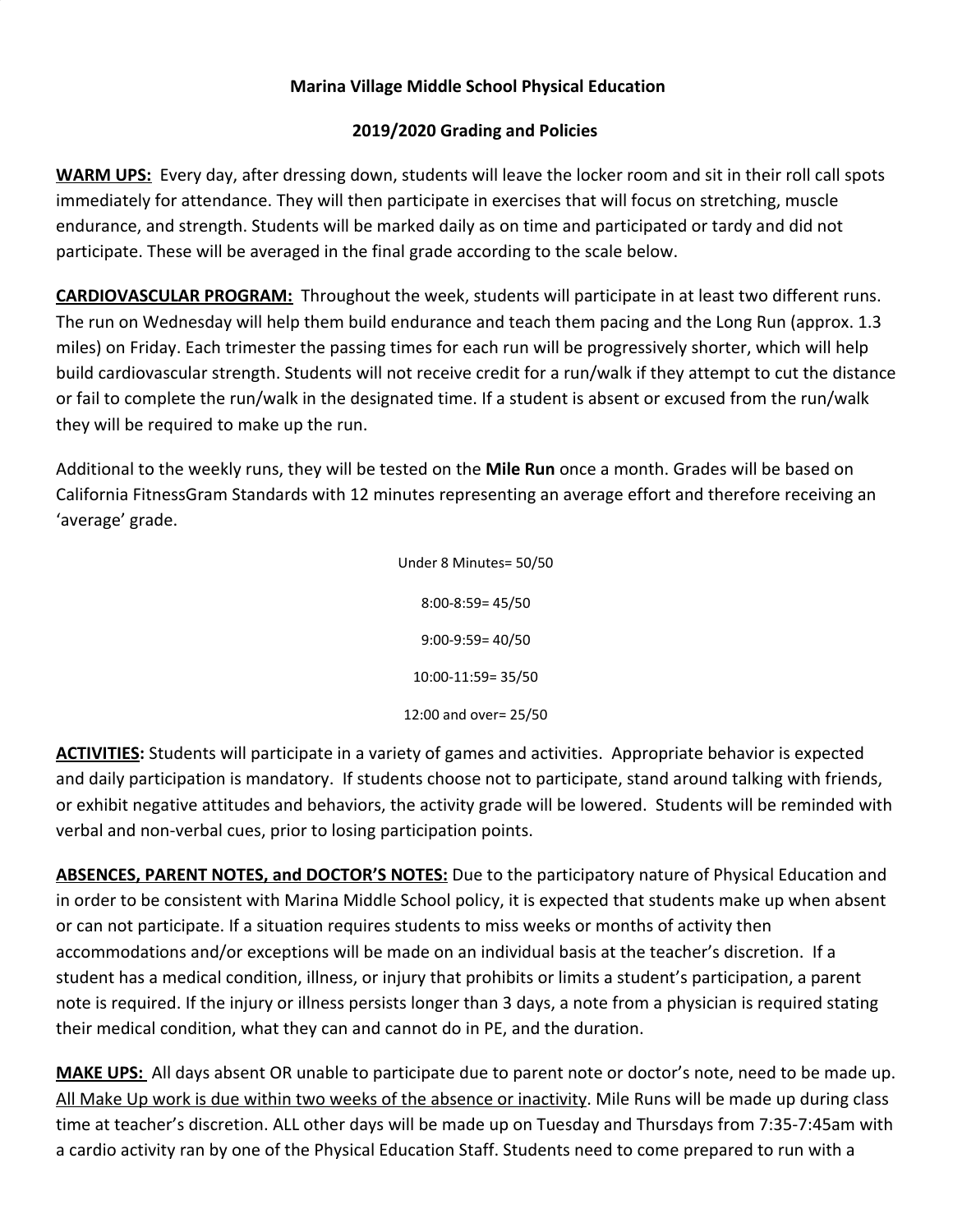completed make up form. IF A STUDENT CHOOSES NOT TO PASS OR CHEATS, A ZERO WILL BE RECORDED AND THE MISSED DAY CAN NOT BE MADE UP.

Example of the Make Up Form. Make up forms can be found on the Marina website AS WELL as in each of the locker rooms.

| <b>MARINA VILLAGE MAKE UP FORM</b>                                                                                                                                                                                                                                                             |                             |  |  |
|------------------------------------------------------------------------------------------------------------------------------------------------------------------------------------------------------------------------------------------------------------------------------------------------|-----------------------------|--|--|
| Please complete this form and give it to the P.E. Teacher running make ups.                                                                                                                                                                                                                    |                             |  |  |
| Name:                                                                                                                                                                                                                                                                                          | Date of Absence:            |  |  |
|                                                                                                                                                                                                                                                                                                | P.E. Period: Teachers Name: |  |  |
| Make Ups are offered Tuesday and Thursday mornings from 7:35-7:45 in the GYM. Please come<br>dressed ready to run. This form must be completed and handed to the teacher running make ups<br>PRIOR to the start at 7:35 am.<br>YOU WILL NOT BE ALLOWED TO PARTICIPATE IF YOU SHOW UP LATE !!!! |                             |  |  |

**DISMISSAL:** After changing out, students will be dismissed to a clearly defined "waiting area" in which they are expected to stay until the bell rings at the end of class. Students leaving early will earn Merit Loss or Detention.

**DRESSING DOWN:** Students are required to dress down daily in the appropriate clothing. The Marina P.E. uniform consists of navy blue shorts, a white or grey T-shirt marked with the student's name (no logos)\* and lace up athletic-style shoes. Student's names (First initial, Last name) must be marked on the front of the clothing. Dressing down is a major part of the curriculum, especially as they transition to high school; each student not properly dressed will lose 5 participation points for the day. NO LEGGINGS ALLOWED. When the weather cools off students are allowed to wear a sweatshirt OVER their PE shirt, and grey sweats OVER their PE shorts. PE attire (shirts and shorts) can be purchased in the Marina Village office, sweatshirts and sweats are not provided.

**GRADING SCALE**: All students should be successful in Physical Education. Each student has the opportunity to earn 10 points a day. This is a total of 50 points for a week. It is their responsibility as students to make choices to succeed. **Students cannot earn more than 10 points per day or lose more than 10 points, but points will be taken at the teacher's discretion.** With effort we know that all students will be successful. As stated above, students will graded on the following criteria:

- 1. Dressing Down (shirt and bottoms)
- 2. Positive Participation and Effort